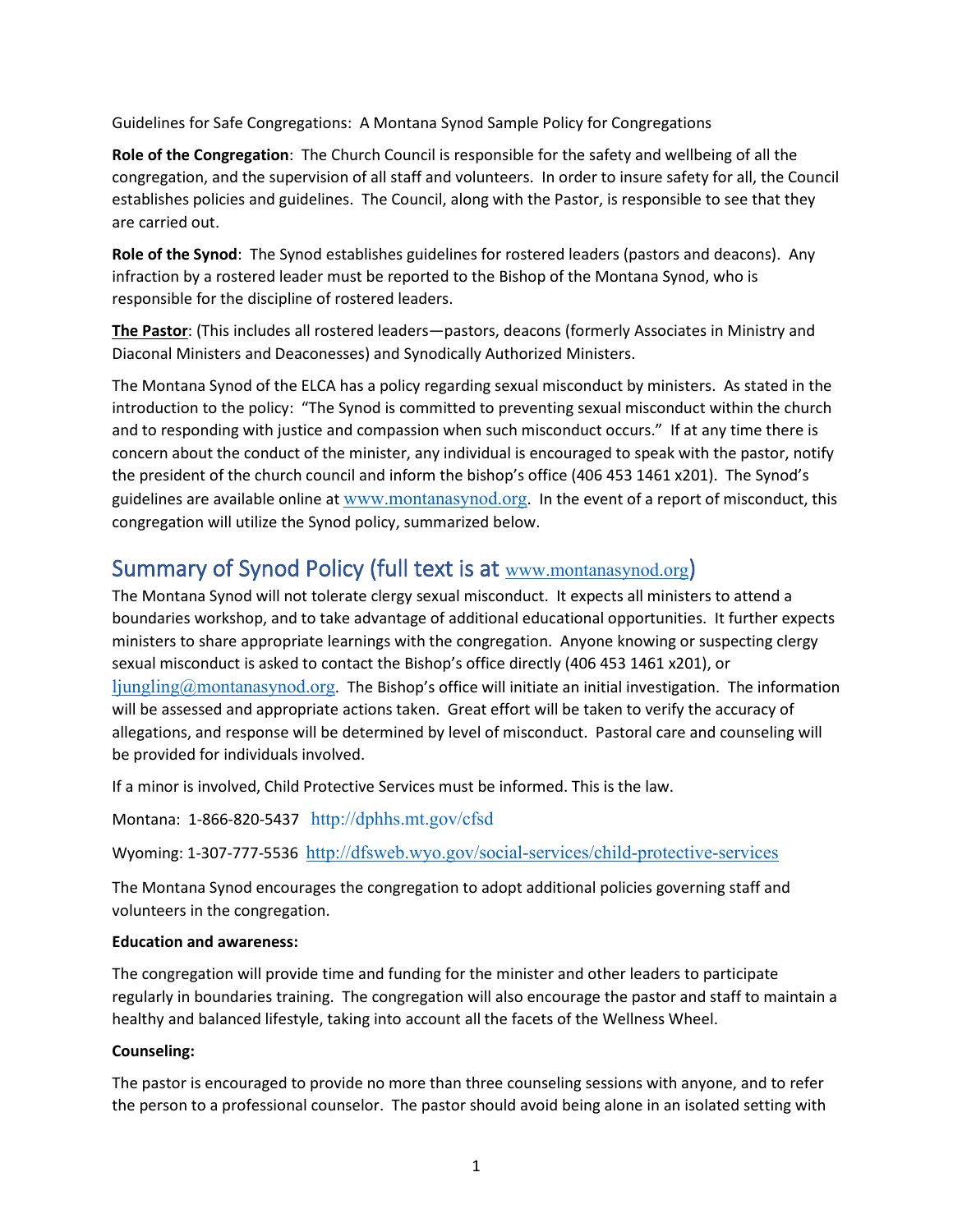anyone, including a minor. Installing windows into an office door, leaving the door ajar, or meeting in a more open space is recommended.

#### **Background check:**

All who work with youth (clergy, lay staff, volunteers) will undergo a background check for safety. Appropriate screening will be followed in the calling of pastors and other staff.

#### **Lay Staff and Volunteers:**

The congregation is responsible for the vetting and behavior of all lay staff and volunteers.

**Screening:** It is recommended that lay staff and volunteers who work with children be screened appropriately.

**Education:** It is recommended that lay staff and volunteers participate in boundaries training. Ongoing education in the congregation is helpful in reducing the risk of child abuse and sexual misconduct.

**Never alone:** Whenever possible, two adults, preferably both genders, if it is a mixed group, should be present with the nursery, Sunday School classes, youth gathering, or other social events. Youth under 18 should not be responsible for the nursery without an adult present. For overnight retreats, it is highly recommended that at least two adults, preferably on-related, accompany the group. A staff person should not meet alone with a minor in an isolated setting.

**When there is an accusation:** If there is suspicion of sexual misconduct by a staff person or volunteer, the pastor shall visit with the person in question as soon as possible. Depending on the conversation, the pastor may inform the Executive Committee. Information is kept confidential, limited to those who need to know. If there is reasonable cause to believe that the individual in question may continue to pose a risk to the safety of the congregation, these steps serve as a guideline:

**When a minor is involved:** It must be reported to Child Protective services within 48 hours. This is the law. Adult members of the victims must be notified as soon as possible. See contact numbers for Montana and Wyoming above.

**When criminal activity is indicated:** civil and criminal proceedings take precedence over church policies.

**In non-criminal cases not involving minors:** The pastor will meet with the alleged offender as soon as possible to learn his/her story. If the offense is from the past, the pastor must learn what steps had been taken to address the behavior patterns. The pastor will ask permission to make appropriate contacts with previous churches, counselors, law enforcement, etc. If permission is denied, the alleged offender's position would be suspended.

**Consultation:** The Pastor will consult with legal and other counsel, including the Synod office, to determine the legal implications of the offense, the need for further professional consultation, and who within the congregation needs to be informed.

**Disclosure:** The pastor should inform all or part of the Church Council promptly. The Church Council may insist that the individual enter into counselling. The individual must sign a release form so that the pastor may be kept informed of the process. Failure to sign such a release or to undertake the counseling will result in the suspension of membership and participation.